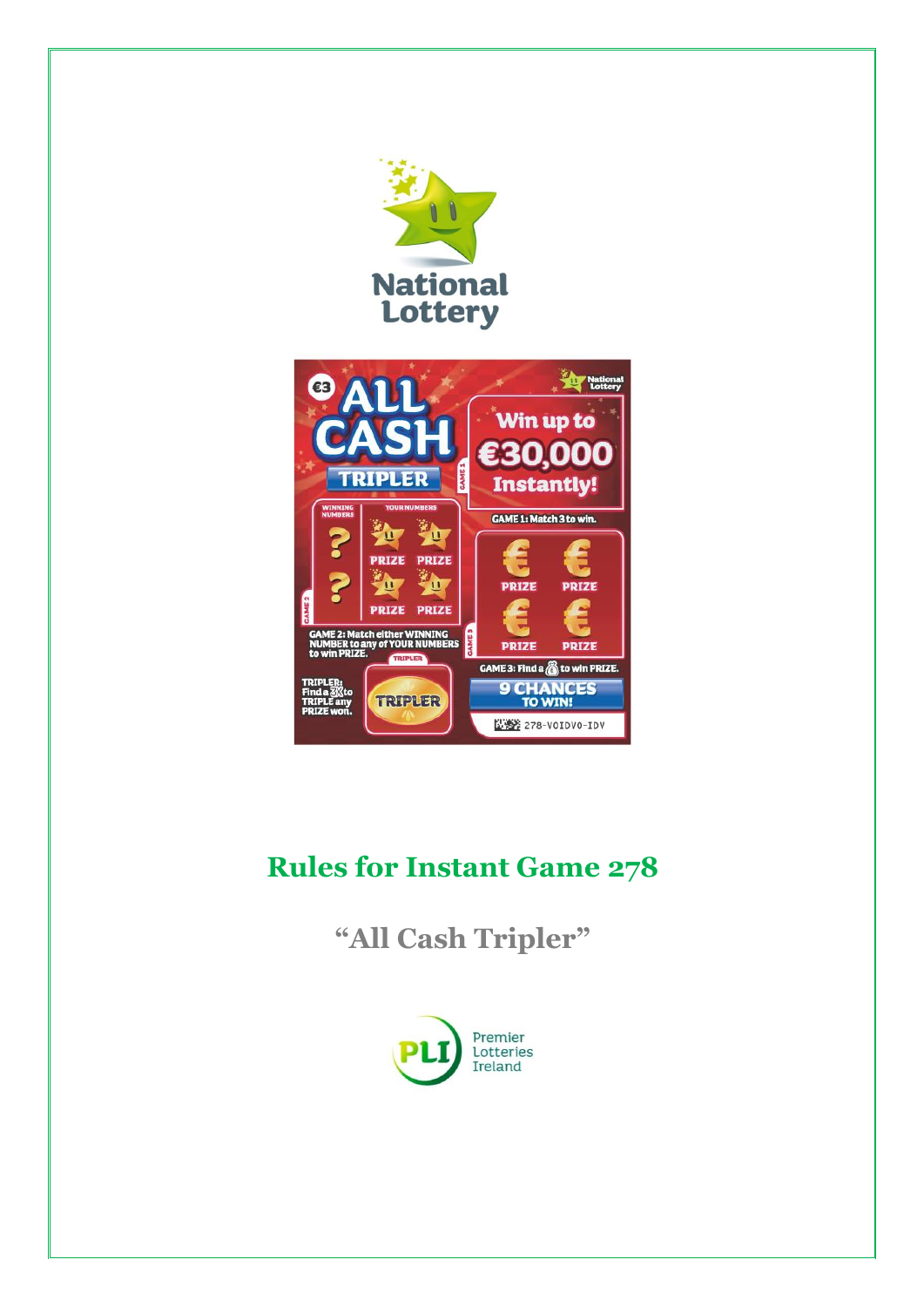# **This page is deliberately blank.**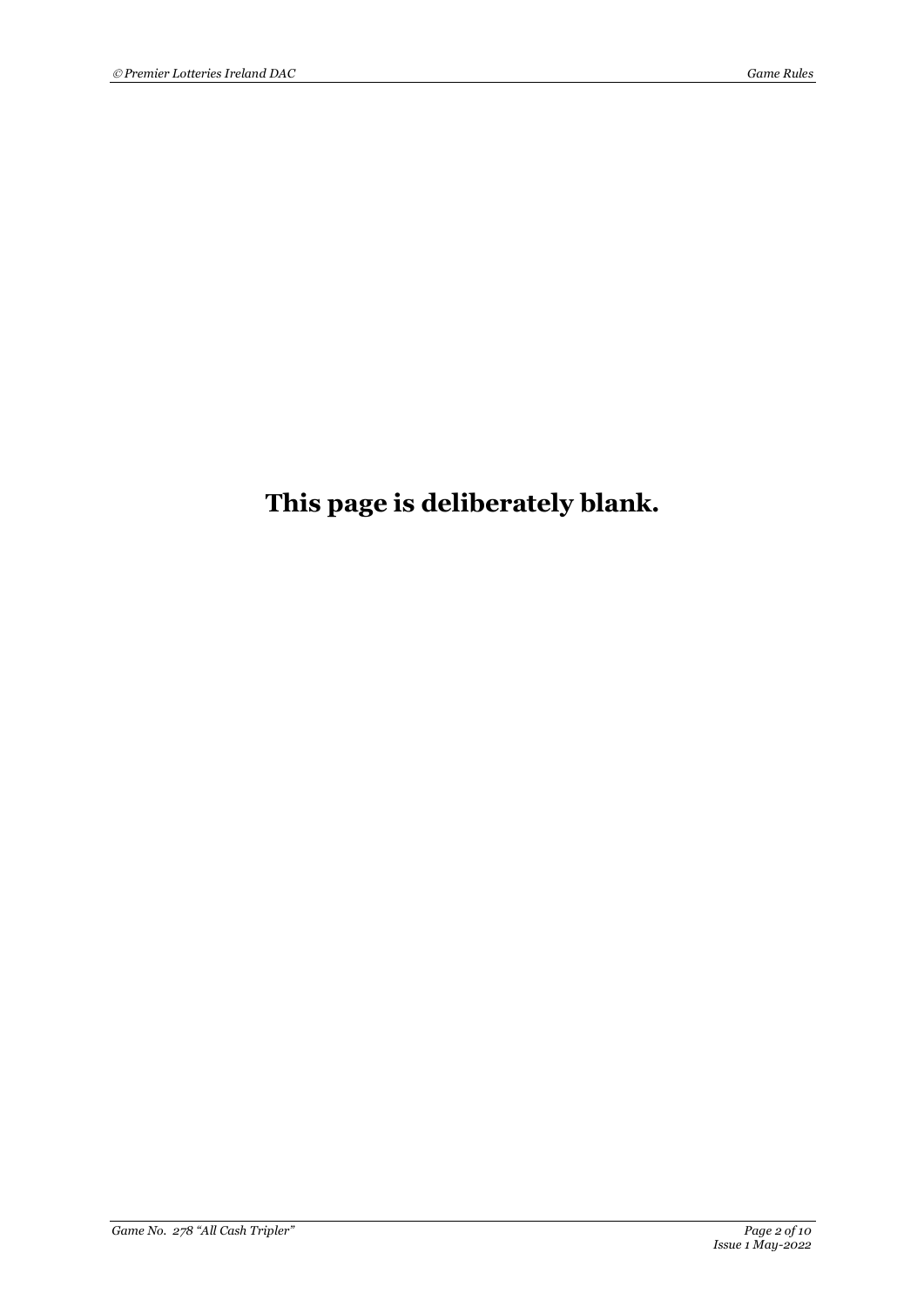# **The National Lottery**

### **Scheme No. 278**

### **Rules for Instant Game 278 All Cash Tripler**

The following sets forth the game rules for an instant lottery game (hereinafter known as "**All Cash Tripler**") which is to be operated by Premier Lotteries Ireland Designated Activity Company (hereinafter known as 'the Company') as part of The National Lottery.

The game will commence on a date to be announced, and will continue until the official game end date on 30th September, 2023.

The last date for the claiming of any Instant Prize in Game 278 All Cash Tripler is 29th December, 2023.

These game rules have been approved by the Regulator in accordance with Section 45 of The National Lottery Act 2013.

# **General**

- 1. These game rules are governed by The National Lottery Act 2013 and the General Rules for National Lottery Games.
- 2. The Company reserves the right to vary these Game Rules subject to the consent of the Regulator.
- 3. The official address to which correspondence must be sent is:

#### **The National Lottery**

#### **Abbey Street Lower**

#### **Dublin 1**

4. A code of practice governing relations between participants in National Lottery games and the National Lottery is available to download from the National Lottery's website [www.lottery.ie.](http://www.lottery.ie/)

### **Definitions**

The following words and terms will have the following meanings unless the context clearly indicates otherwise:

- 1. **Act** means The National Lottery Act 2013.
- 2. **Bar-code** means the machine-readable arrangement of numbers and parallel lines of different widths printed on the back of each Ticket which can be electronically scanned.
- 3. **Book** means a batch of 80 fan-folded Tickets bearing a common Book number.
- 4. **Chief Executive** means the person appointed by the Company for the time being to be its Chief Executive or any other person to whom the Chief Executive's authority is lawfully delegated.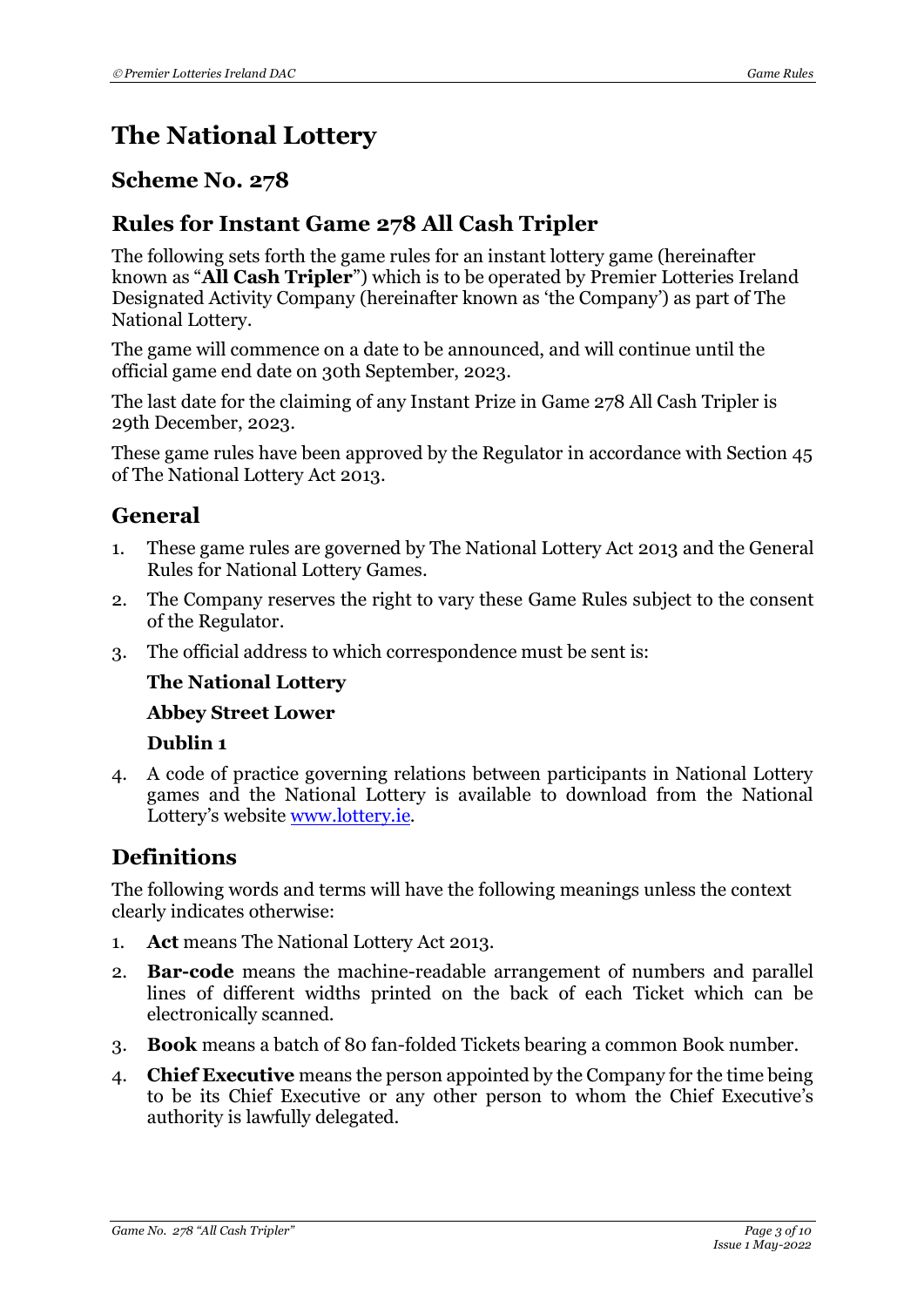- 5. **Data Matrix Bar-code** means the machine-readable arrangement of numbers and black and white cells printed on the front of the Ticket under the scratch-off covering which can be electronically scanned for the purpose of validation.
- 6. **Game/Book/Ticket Number** means the 12-character numeric code printed to show on the bottom of the Ticket below the scratch-off areas and on the back of each Ticket.
- 7. **Instant Prize** means:

#### **Game 1**

The prize that is won when three identical cash amounts appear in the Game 1 Play Area on a single Ticket or the prize amount in Game 1 tripled when a Tripler

symbol is revealed under the Tripler Play Area on a single Ticket and/or

#### **Game 2**

The prize that is won when a player matches either Play Symbol under the "WINNING NUMBERS" panel in the Game 2 Play Area on a single Ticket to any Play Symbol revealed under the "YOUR NUMBERS" panel in the Game 2 Play Area on a single Ticket or the prize amount in Game 2 tripled when a Tripler

symbol is revealed under the Tripler Play Area on a single Ticket and/or

#### **Game 3**

The prize that is won when a <sup>vournm</sup> symbol is revealed in the Game 3 Play Area on

a single Ticket or the prize amount in Game 3 tripled when a Tripler symbol is revealed under the Tripler Play Area on a single Ticket.

- 8. **Play Area** means the four latex-covered panels on the front of the Ticket.
- 9. **Play Symbols** mean the cash amounts, symbols or numbers and their matching captions which appear in the Game 1, Game 2, Game 3 or Tripler Play Areas of the Ticket. These Play Symbols are derived from the following sets:

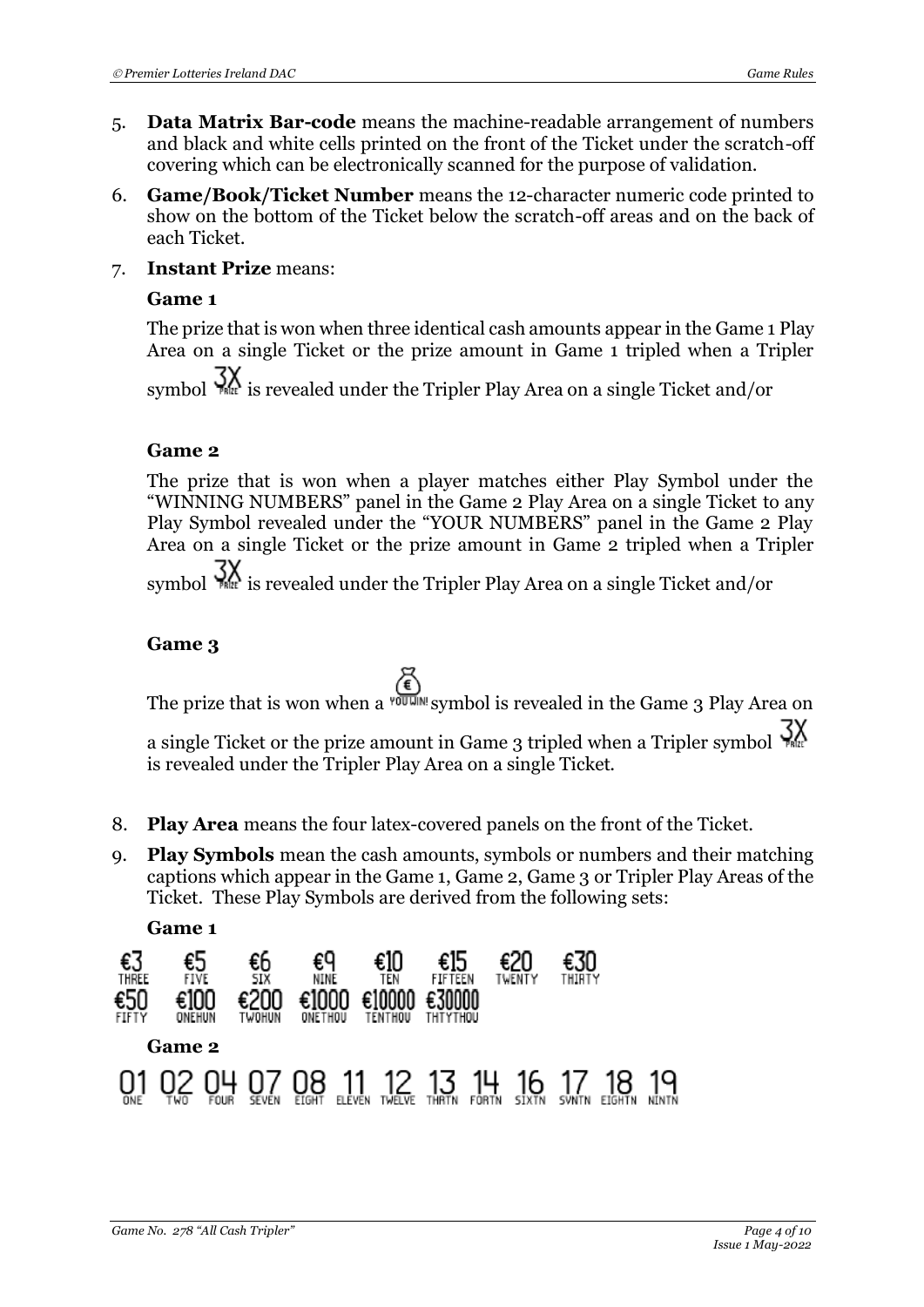

**Game 3**



#### $\epsilon$ 9  $\epsilon$ 10  $\epsilon$ 15  $\epsilon$ 20  $\epsilon$ 30 £3. €5 €Ģ €50 €100 €200 €1000 €1000 €3000

#### **TRIPLER**

IX 3X

- 10. **Retail Sales Agent** means a person(s), corporate body or partnership appointed by the Company to be a National Lottery sales agent at specified location(s) under Section 42 of the Act.
- 11. **The Company** means Premier Lotteries Ireland Designated Activity Company.
- 12. **The Minister** means the minister for Public Expenditure and Reform or his successor in title.
- 13. **The Regulator** means the person appointed as Regulator of the National Lottery under Section 7 of the Act or the Minister acting under Section 8 of the Act.
- 14. **Ticket** means a National Lottery **All Cash Tripler** Ticket.
- 15. **Validation/Security Number** means the multi-digit numeric code which appears underneath the removable covering on the front of the Ticket and which enables validation.
- 16. **Weighted Average Prize Percentage** means 64.00% of the value of all Tickets in the game.

#### **Governing Law and Rules**

In purchasing a Ticket, the purchaser agrees to abide by the Law of Ireland, the Act, The General Rules for National Lottery Games and these Game Rules.

### **Ticket Price**

The price of an **All Cash Tripler** Ticket will be €3.

#### **Purchase and Prize Restrictions**

No Ticket shall be purchased by, and no Instant Prize shall be paid to, any officer or employee of the Company or any contractor or sub-contractor involved in the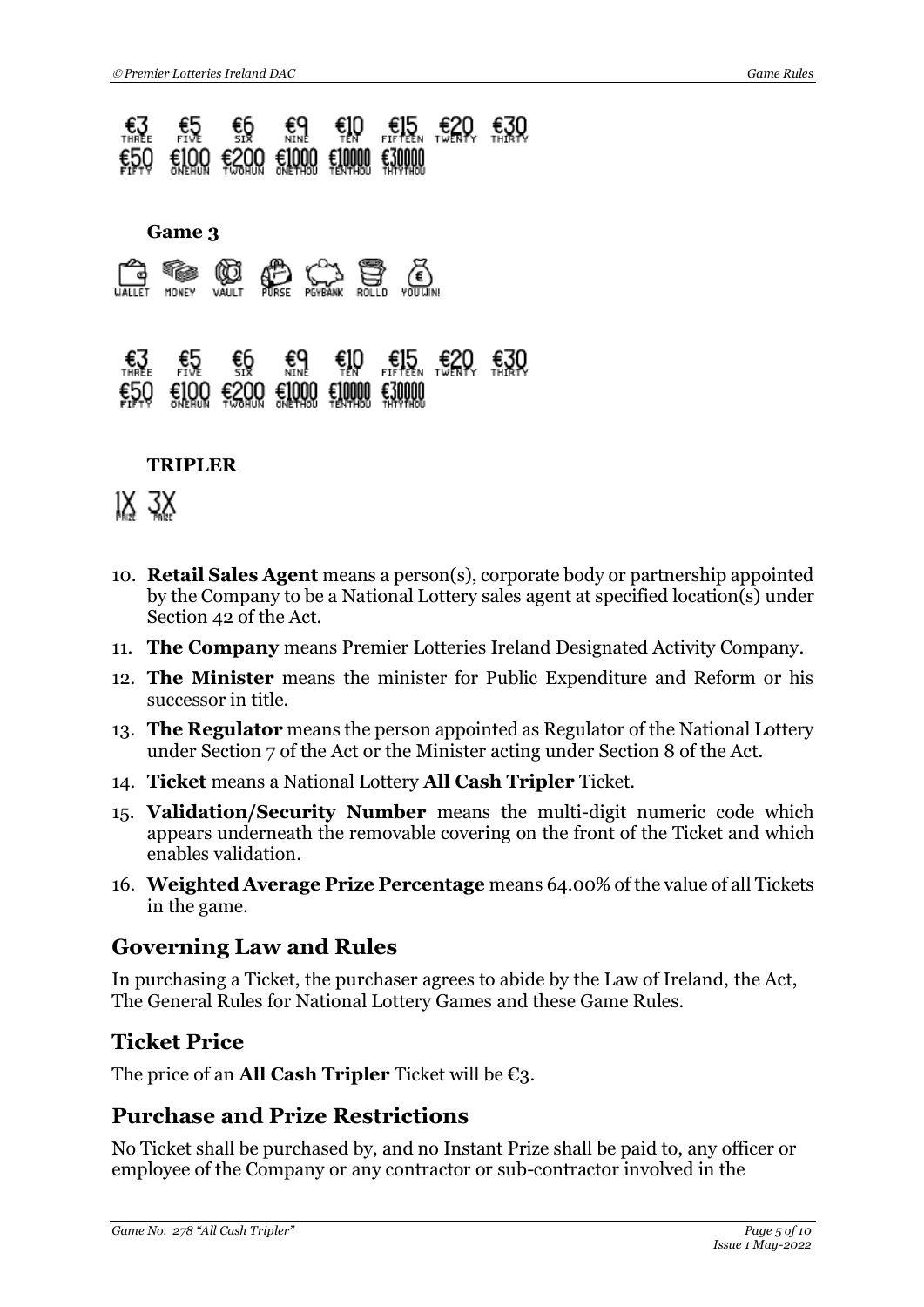production of **All Cash Tripler** Tickets or any other person prohibited by the Act from purchasing, owning, or claiming on a Ticket.

#### **Prosecution**

Any person who alters or attempts to alter a Ticket with a view to obtaining an Instant Prize, or any person who purchases, owns, or claims on a Ticket and is not entitled to do so, is liable to criminal prosecution.

# **Retail Sales Agent Conduct**

- 1. Retail Sales Agents are prohibited from exchanging books with other Retail Sales Agents.
- 2. Prior to payment of any Instant Prize, Retail Sales Agents must verify the win through the Central Validation System.
- 3. Retail Sales Agents must denote completed payment of a winning Ticket by punching a hole through the Bar-Code on the Ticket and retaining the Ticket until the book has been sold.
- 4. Retail Sales Agents are prohibited by law from selling National Lottery Tickets to persons under 18 years of age.

# **Determination of Prize Winners**

#### **Game 1**

If three identical cash amounts are revealed in the Game 1 Play Area on a single Ticket then the Ticket owner shall be entitled to an Instant Prize of the identical cash amount revealed.

The owner of a Ticket can win once in the Game 1 Play Area.

#### **Game 2**

If a Ticket owner matches either Play Symbol revealed under the "WINNING NUMBERS" panel in the Game 2 Play Area on a single Ticket to any Play Symbol revealed under the "YOUR NUMBERS" panel in the Game 2 Play Area on a single Ticket the Ticket owner is entitled to an Instant Prize of the cash amount shown under the matching Play Symbol.

The owner of a Ticket can win up to four times in the Game 2 Play Area.

#### **Game 3**

∕€` Reveal a <sup>volum</sup> symbol in the Game 3 Play Area on a single Ticket to win the Instant Prize shown for that symbol.

The owner of a Ticket can win up to four times in the Game 3 Play Area.

#### **Tripler**

Reveal a symbol under the Tripler Play Area on a single Ticket and triple any Prize won.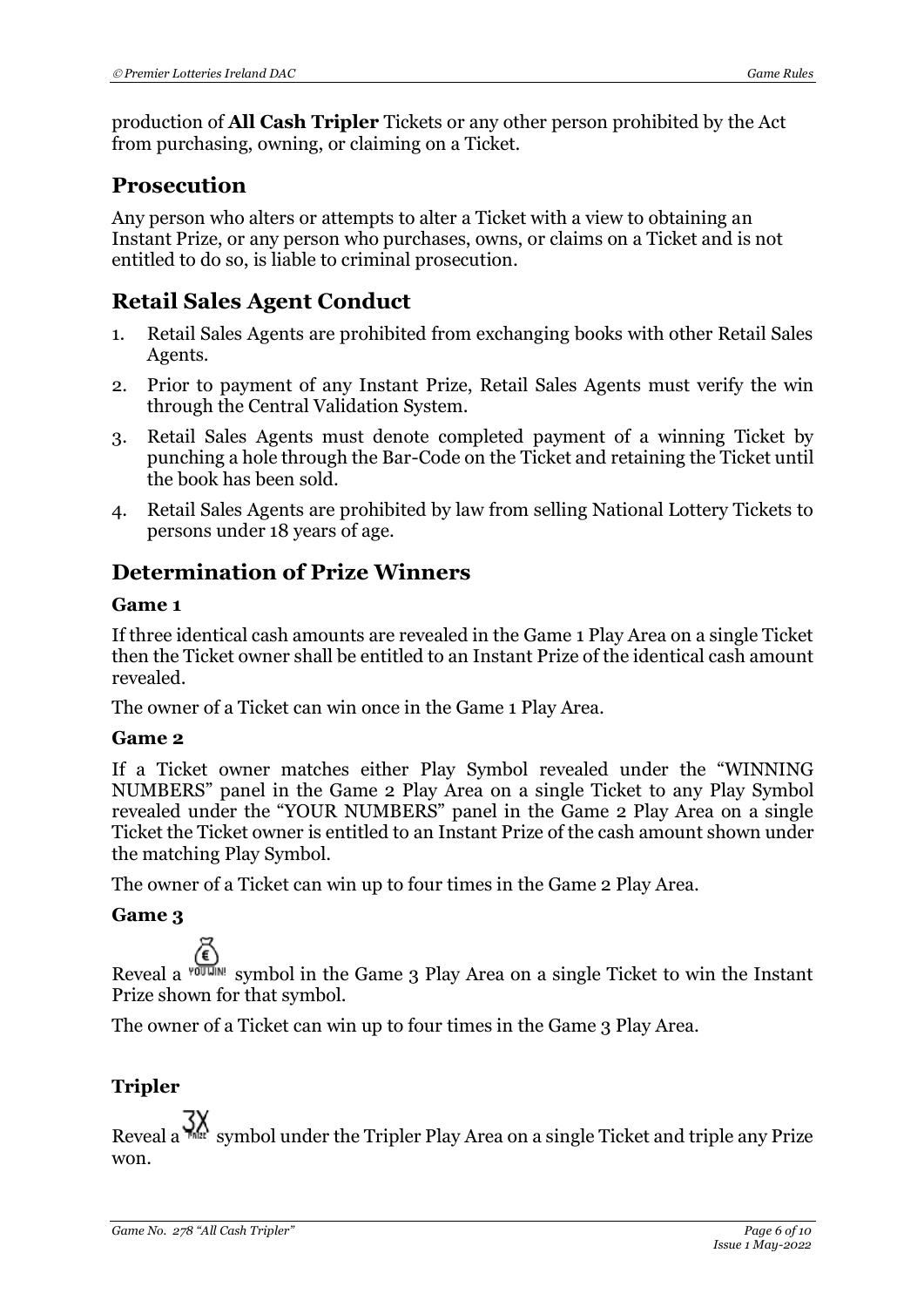A winning Ticket may win an Instant Prize in Game 1 and/or Game 2 and/or Game 3 in which case the player is entitled to the sum of all Instant Prizes won. The owner of a Ticket can win up to nine times on an All Cash Tripler Ticket.

# **Ticket Validation**

To be a valid **All Cash Tripler** National Lottery Ticket the following conditions must be met:

- 1. Exactly twenty seven Play Symbols and their correct captions must appear in the Play Area(s).
- 2. Each of the Play Symbols and their correct captions must be present in their entirety, must be fully legible and must be printed in grey/black ink.
- 3. The Validation/Security Number must be present in its entirety, must be fully legible, must be printed in grey/black ink and must correspond, using the Company's codes, to the apparent Play Symbols on the Ticket.
- 4. The Ticket must be fully intact.
- 5. The Game/Book/Ticket Number must be present in its entirety, must be fully legible, and must be printed in grey/black ink.
- 6. The Bar-code must be present in its entirety, must be readable, and must be printed in grey/black ink.
- 7. The Data Matrix Bar-code must be present in its entirety, must be readable and must be printed in grey/black ink.
- 8. The Ticket must not be mutilated, altered, unreadable, or tampered with in any manner.
- 9. The Ticket must not be counterfeit in whole or in part.
- 10. The Ticket must have been issued by the Company in an authorised manner.
- 11. The Ticket must have been purchased through an authorised Retail Sales Agent before the official close of Game.
- 12. The Ticket must not be stolen.
- 13. The Play Symbols, Game/Book/Ticket Number and Validation/Security Number must be right-side-up and not reversed in any manner.
- 14. The Ticket must be complete, not blank, or partially blank, must not have a hole punched through it, must not be miscut, must not be marked void, and must have exactly twenty seven Play Symbols and their correct captions, exactly one Validation/Security Number, and exactly one Game/Book/Ticket Number on both the front and the back.
- 15. The Validation/Security Number of all winning Tickets must appear on the Company's official file, and only one Instant Prize payment will be made on any individual winning Ticket.
- 16. The Ticket must not be misregistered, defective, or produced in error.
- 17. Each of the Play Symbols and its caption appearing on the Ticket must be printed in accordance with the official font schedule for Game 278 All Cash Tripler as agreed between the Company and the Ticket manufacturer.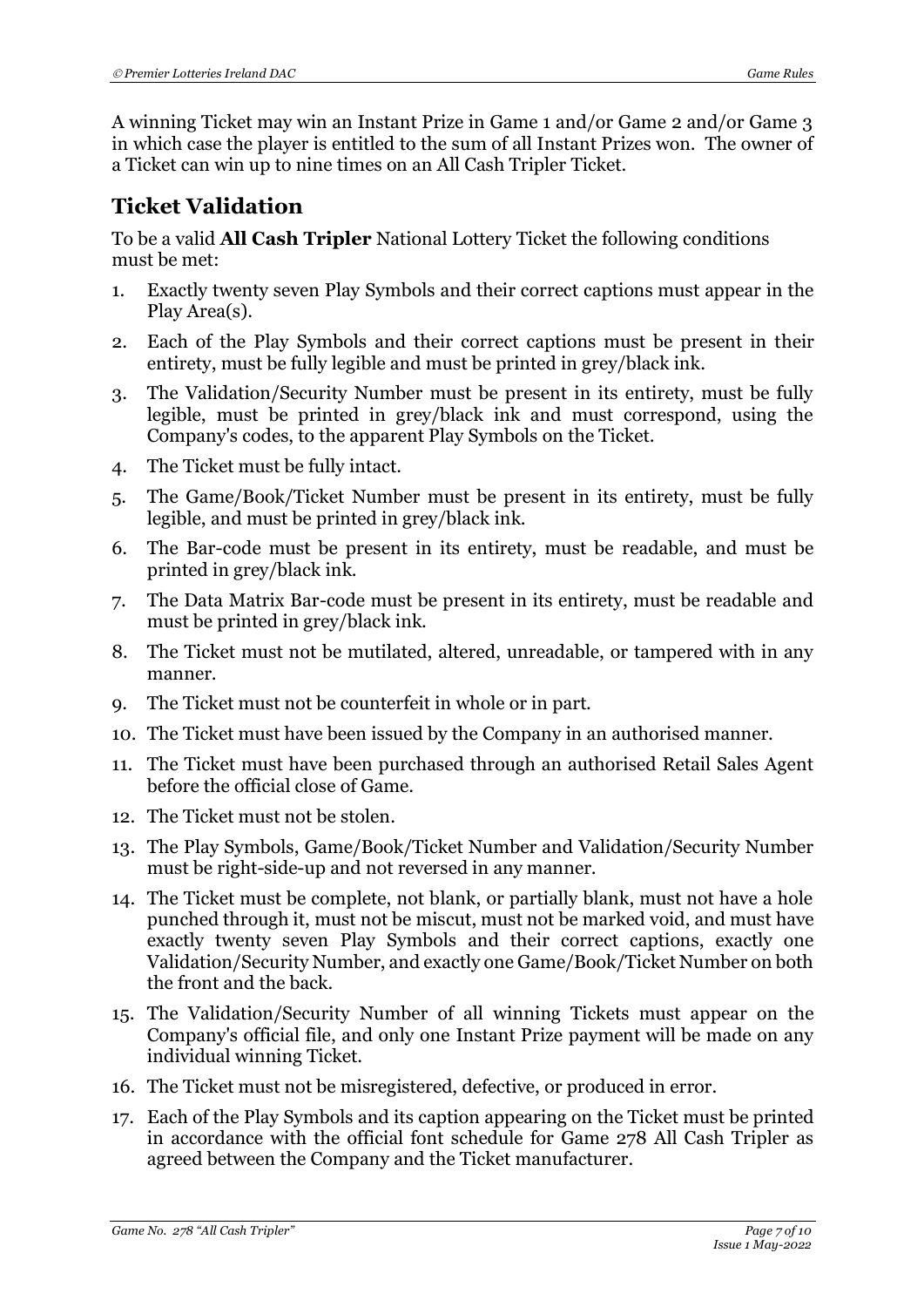- 18. The Validation/Security Number must be printed in accordance with the official font schedule for Game 278 All Cash Tripler as agreed between the Company and the Ticket manufacturer.
- 19. The Game/Book/Ticket Number must be printed in accordance with the official font schedule for Game 278 All Cash Tripler as agreed between the Company and the Ticket manufacturer.
- 20. The display printing must not be irregular in any respect.
- 21. The Ticket must pass all additional confidential validation tests of the Company. Any Ticket not passing all the validation tests mentioned is void and is ineligible for any Instant Prize. In all cases of doubt the decision of the Company will be final and binding. However, the Company may, at its discretion, replace an invalid Ticket with an unplayed Ticket or Tickets. Should a defective Ticket be purchased the only responsibility of the Company shall be the replacement of the defective Ticket with an unplayed Ticket of equivalent sales price.

# **Ticket Responsibility**

- 1. The Company will not be responsible for lost or stolen Tickets.
- 2. The Company will not be responsible for Tickets redeemed in error for a lower Instant Prize at a Retail Sales Agent location. In the event that the matter cannot be resolved directly with the relevant Retail Sales Agent, then the winner can contact the Company requesting that the Company follow up with the Retail Sales Agent, as appropriate.
- 3. The Company shall not be obliged to pay any Instant Prizes which are not claimed on or before 29th December, 2023.
- 4. Where a winning Ticket is presented either to the Company or its authorised Retail Sales Agent by a person other than the purchaser and the Ticket passes all the Company's validation tests, the payment of the Instant Prize shall discharge the Company from any liability to the purchaser. In all other cases, the Company will be discharged from any liability after payment of Instant Prizes.

### **Payment of Prizes**

- 1. Instant Prizes of  $\mathfrak{C}_3$ ,  $\mathfrak{C}_5$ ,  $\mathfrak{C}_6$ ,  $\mathfrak{C}_9$ ,  $\mathfrak{C}_{10}$ ,  $\mathfrak{C}_{15}$ ,  $\mathfrak{C}_{18}$ ,  $\mathfrak{C}_{20}$ ,  $\mathfrak{C}_{30}$ ,  $\mathfrak{C}_{45}$ ,  $\mathfrak{C}_{50}$ ,  $\mathfrak{C}_{90}$  and €100 may be redeemed:
	- a) in exchange for a completed winning Ticket and following Ticket validation procedure at:
		- any Retail Sales Agent; and
		- all Prize Claim Centre Agents; and
		- National Lottery Headquarters; or
	- b) by posting the signed Ticket complete with name and address, to the Company's headquarters at the claimant's sole risk.
- 2. Instant Prizes of  $\epsilon$ 150,  $\epsilon$ 200 and  $\epsilon$ 1,000 may be redeemed:
	- a) in exchange for a completed winning Ticket and following Ticket validation procedure at:
		- a Retail Sales Agent, with the Retail Sales Agent's consent; and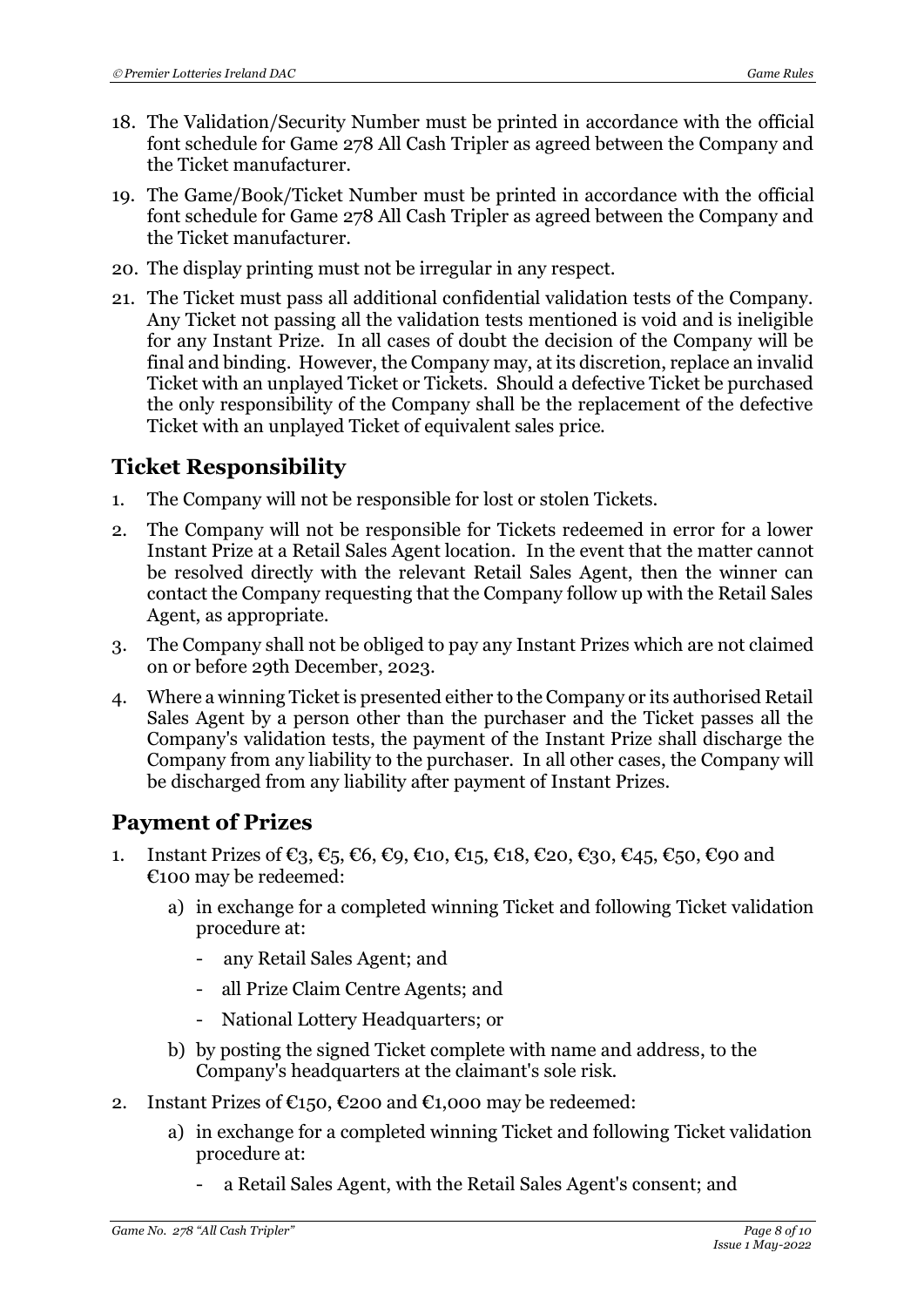- all Prize Claim Centre Agents; and
- National Lottery Headquarters; or
- b) by posting the signed Ticket complete with name and address, to the Company's headquarters at the claimant's sole risk (for Instant Prizes of  $\epsilon$ 1,000 a copy of suitable Photo ID (e.g. current passport, current driving licence etc.) must be included).
- 3. Instant Prizes of €10,000 may be redeemed:
	- a) in exchange for a completed winning Ticket and following Ticket validation procedure at all Prize Claim Centre Agents; or
	- b) in exchange for a completed winning Ticket and following Ticket validation procedure in person at the Company's headquarters; or
	- c) by posting the Ticket, together with a completed claim form and a copy of suitable Photo ID (e.g. current passport, current driving licence etc.), to the Company's headquarters at the claimant's sole risk.
- 4. The maximum Instant Prize payable on a single Ticket is  $\epsilon$ 30,000. Instant Prizes of €30,000 must be claimed in person at the Company's Headquarters, in exchange for a completed winning Ticket and following Ticket validation procedure.
- 5. A list of the Prize Claim Centre Agents is available at www.lottery.ie.
- 6. Instant Prizes must be claimed within 90 days of the announced end of the game.
- 7. The Company will be discharged from any liability after payment or posting of Instant Prizes.
- 8. The official game end date for Game 278 All Cash Tripler is 30th September, 2023.
- 9. The last date for the claiming of any Instant Prize in Game 278 All Cash Tripler is 29th December, 2023 (90 days after the official game end date) and any unclaimed Instant Prizes will be forfeited after this date. The unclaimed prize money shall be allocated to a special reserve fund to be utilised by the Company in accordance with the National Lottery Licence.

### **Instant Prizes**

- 1. The total number of Instant Prize winning Tickets in the game as designed shall be no less than 3,307,534.
- 2. The total value of all Instant Prizes that are available to win in the game represents 64.00% of the value of all Tickets in the game, being the Weighted Average Prize Percentage.
- 3. The odds of winning an Instant Prize are 1 in 3.87 on average.
- 4. At time of purchase some Instant Prizes may have already been won.